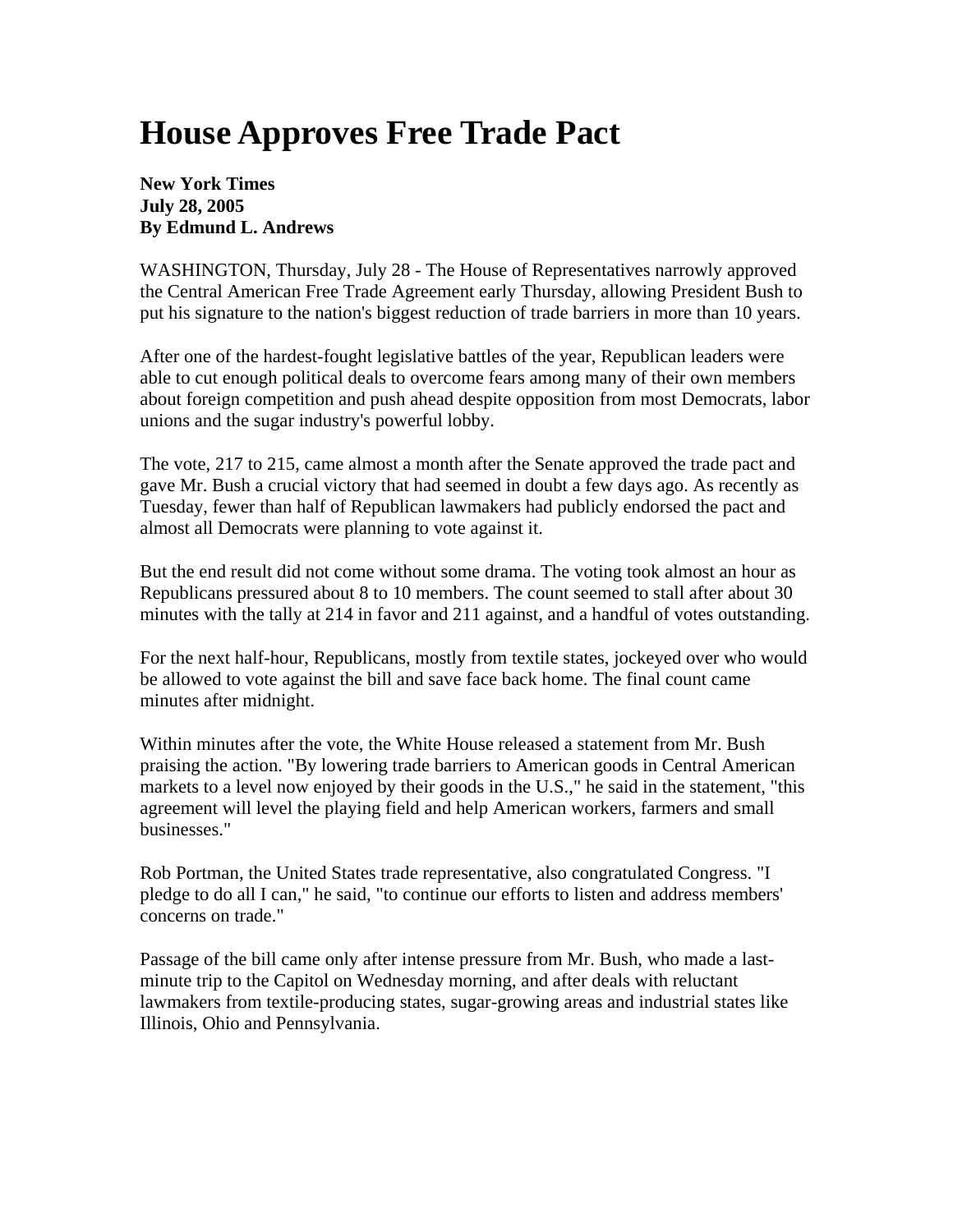The pact would eliminate most barriers to trade and investment between the United States, the Dominican Republic and the Central American nations of Costa Rica, El Salvador, Guatemala, Honduras and Nicaragua.

Brimming with confidence, House Republican leaders declared that the pact would benefit the United States as well as the impoverished countries of Central America.

"Tonight, we have the opportunity to be the progressive, aggressive good-neighbor party," said Representative Bill Thomas, Republican of California and chairman of the House Ways and Means Committee. "We will not be the ones who say for 40 years that we want to help and then heel to the protectionist movement."

The immediate economic impact is likely to be small, at least for the United States, because the combined economies of the six countries are equivalent to about 1 percent of the United States economy or an economy about the size of Tampa, Fla., and its surrounding suburbs.

But the political impact is likely to loom much larger. To supporters and opponents alike, the pact became a political symbol over how best to respond to globalization, competition from low-wage countries and the loss of manufacturing jobs in the United States.

The treaty has also been the focus of a power struggle between Mr. Bush, who championed it as a model for expanding free trade, and Democratic lawmakers who argued that it would encourage American companies to shift jobs out of this country while doing little to elevate the working standards of Central Americans.

All but a handful of Democrats, including many who voted in 1994 for the North American Free Trade Agreement, which covered the far bigger trading partners of Mexico and Canada, voted against the Central American agreement even though many issues are the same.

Democrats charged that Mr. Bush has missed an opportunity to elevate labor practices in Central American nations, predicting that the pact would encourage American companies to shift jobs out of the United States without prodding Central American countries to offer livable wages and basic protections for workers.

"As our manufacturing base erodes, as our industrial base erodes, we have a president who is contributing to the further erosion of that base," said Representative Nancy Pelosi of California, the House Democratic leader.

In a crucial breakthrough, White House officials and Republican leaders were able to win support from about half of the Republican lawmakers from textile-producing states like Alabama, Georgia, North Carolina and South Carolina.

The trade deal has been unpopular in textile states, which have lost nearly 200,000 jobs in the industry in the last decade. But late last week, the administration announced that the